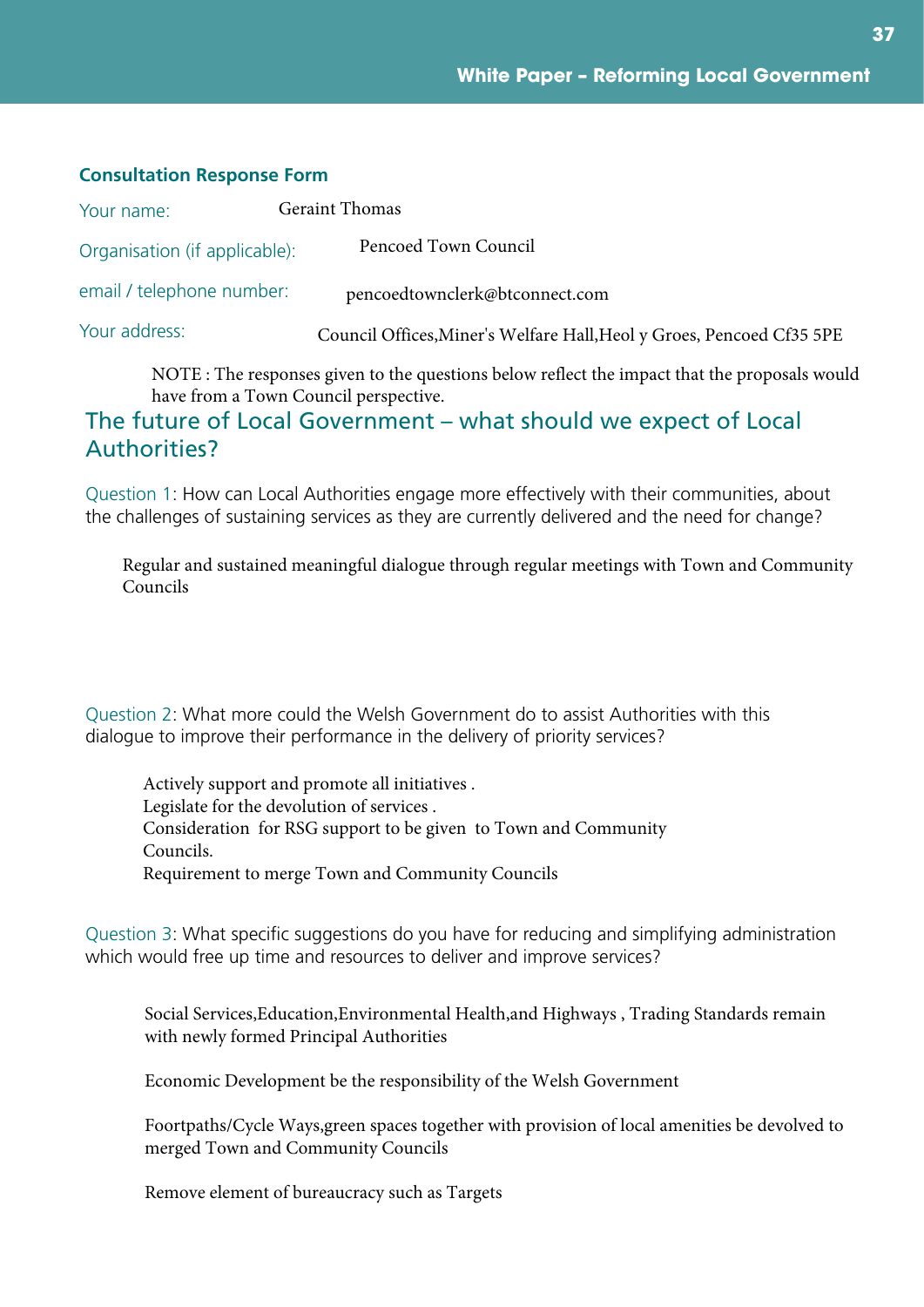#### Reforming Local Government – Strengthening democracy, sustaining and improving services

Question 4: What specific changes should be made to the way in which Local Authorities are currently constituted to ensure openness, transparency and clarity of accountability?

Each elected member of the newly formed Principal Authority should be required to report to their local Town/Community on a quarterly basis and be readily available at that time to respond to questions raised on behalf of the community.

Question 5: How should the scrutiny support programme be shaped to support improvements in the effectiveness of scrutiny?

Elected members from Town and Community Councils be able to sit on and participate in Scrutiny Committees and that the outcomes therefrom be published on the Internet and within the community.

Question 6: In what other ways should scrutiny be strengthened to drive service improvement?

Please response to question 5 with the inclusion of direct reports to Town and Community Councils from their respective representatives.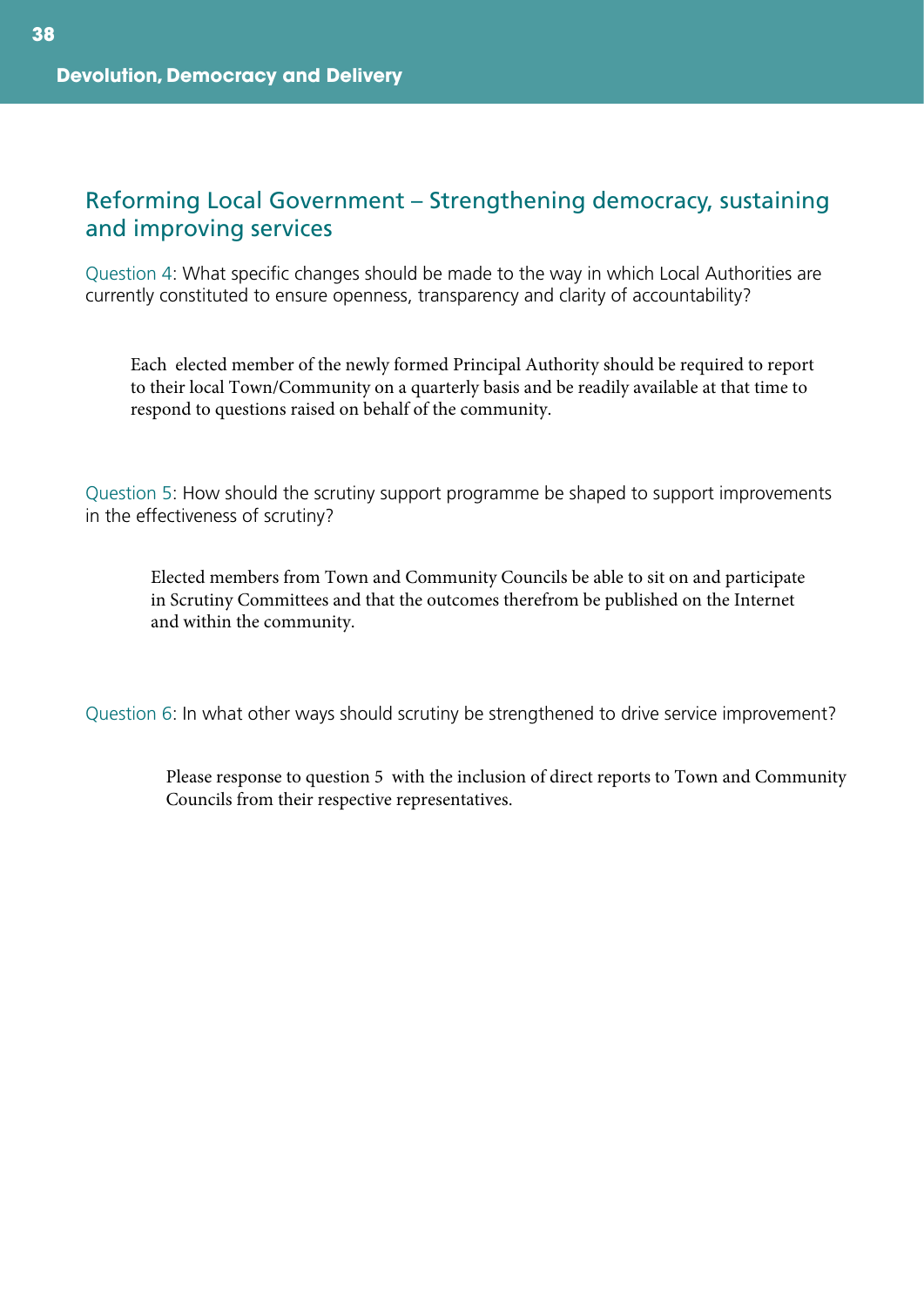# Scrutiny and Governance – Fire and Rescue Authorities

Question 7: How might governance and scrutiny of strategic service and financial decisions be best secured?

Would advocate a similar set-up to that which currently applies in the Health Service

Question 8: What suggestions do you have to ensure communities have an effective voice in the decision making of the new Authorities?

Please see earlier responses

Question 9: What sort of consultation, engagement and feedback processes should the new Authorities have with communities?

Please see earlier responses

#### National Partnership arrangements

Question 10: How can we best engage with Local Government to take forward a programme of Local Government reform?

Actively promote and support One Voice Wales and Local Government Association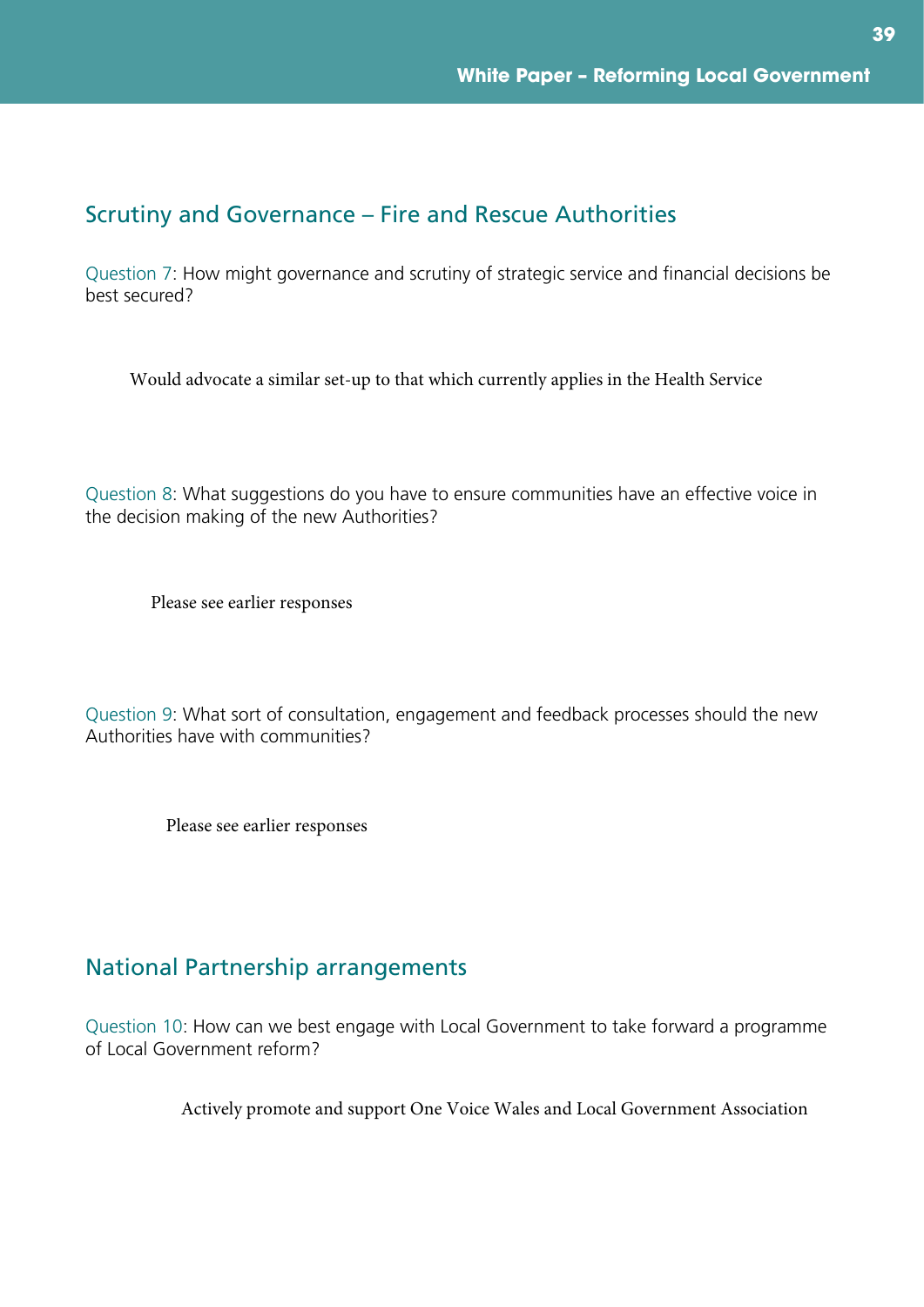#### How do we ensure Local Government performance is improving and continues to improve? – Improving Performance

Question 11: How can we help and encourage Local Authorities to be more proactive in identifying and responding to delivery or governance issues?

Re-introduction of BEST VALUE. Enhance the powers currently given to the LG Ombudsman Service and Audit Service

Question 12: What should be the principles and standards for performance management and performance reporting across Local Authorities, and the broader public sector?

Provided Best Value is introduced and implemented properly then there would be no need to have a performance management system. Suggest that a 3 yearly audit of Best value be undertaken

Question 13: In what ways could we more effectively use the money we invest in supporting Local Authority improvement?

Please see earlier response

# The future shape of Local Government

Question 14: Do you have specific suggestions for powers and responsibilities which could be considered for devolution to the new Authorities?

Please see earlier responses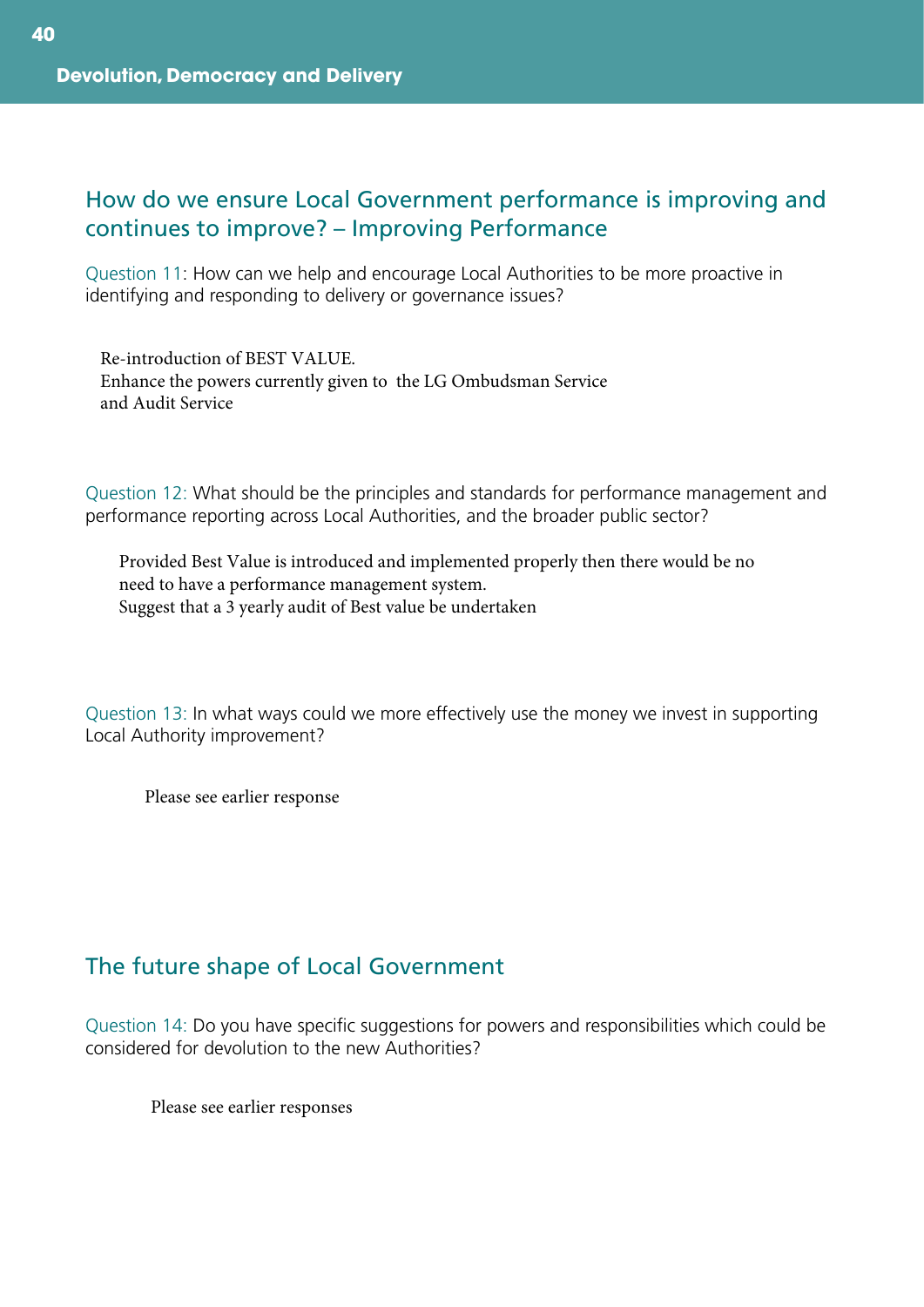### Facilitating and incentivising voluntary merger

Question 15: Does anything else need to be covered in a power to achieve a voluntary merger?

Allow the merging of Councils but not as per those detailed in the "Williams" report. e.g. allow Bridgend CBC to merge with the Vale of Glamorgan

Also consider the splitting of Town and Community Councilos within the current Bridgen CBC area to the Vale of Glamorgan

Question 16: Is your Authority considering submitting a proposal for voluntary merger?

The Town Council is currently proposing a merger with Coychurch Higher CC and Coychurch Loer CC.

#### Local Authority electoral wards

Question 17: Is there anything else we need to do in order to ensure LDBCW is able to effectively consider and make recommendations for electoral arrangements in the proposed Authorities?

Would advocate the establishment of one member to represent each electoral ward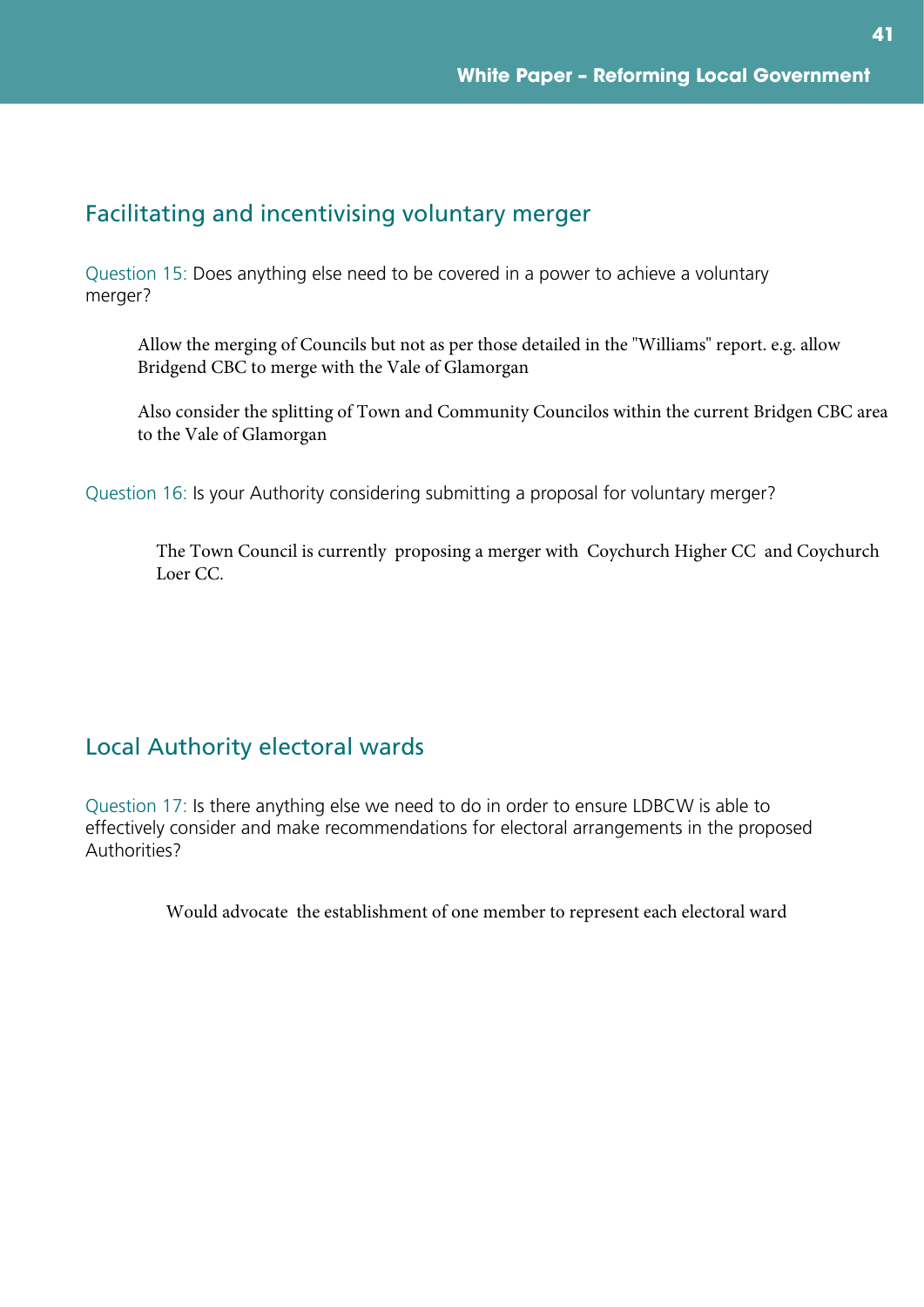#### Remuneration of Elected Members

Question 18: Is there anything else we need to do in order to ensure the IRP is able to effectively consider and make recommendations for payments to councillors in the proposed merged Authorities and any preceding shadow authorities?

Consider the re-introduction of Attendance Allowances on a more robust method than previously adopted, to ensure that elected representatives attend for a defined time period at meetings.

# Disposal of property and assets

Question 19: Do you agree the proposed power for the Welsh Ministers will be sufficient for disposal of property and assets? If you do not agree the proposed power will be sufficient, what specific problems do you envisage?

Pencoed Town Council is in agereement with this proposal.

Question 20: What sort of assistance or guidance might Local Authorities need?

Please see earlier responses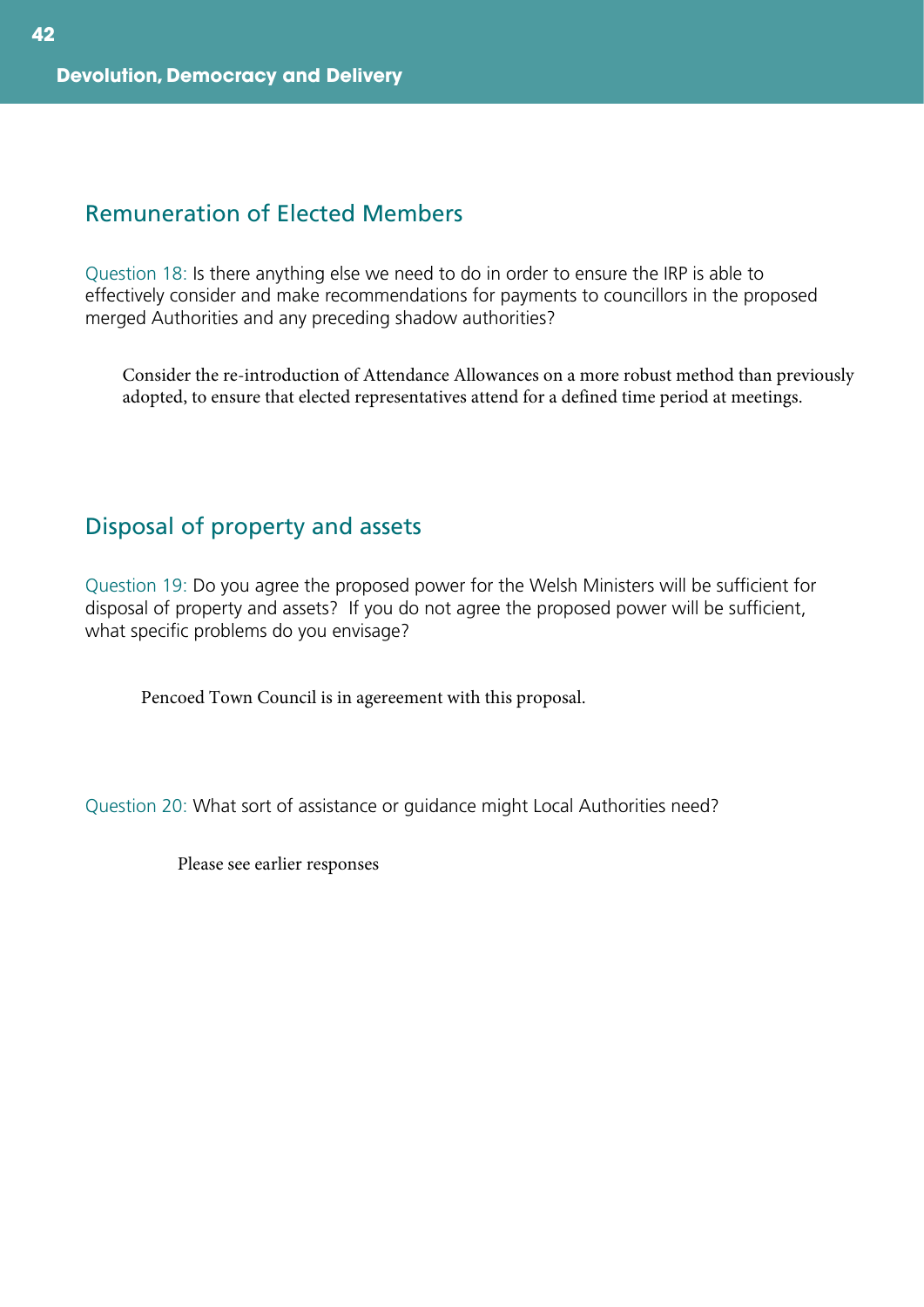# Collaboration, cooperation and preparation in advance of mergers

Question 21: Is there anything else which should be specified for joint transition committees to do in preparing for a merger of their Authorities?

Please see earlier responses

Question 22: What other powers might the Welsh Ministers require to prevent harmful damaging behaviour?

> As stated earlier give more powers to the LG Ombudsman and also the Standards Committee to monitor and appropriately deal with obstructive behaviour

# Staffing matters

Question 23: What should be the role and responsibilities of the Staff Commission?

Ensure that all staff are properly consulted and managed through a difficult period.

The dignity of staff must be upheld throughout the process.